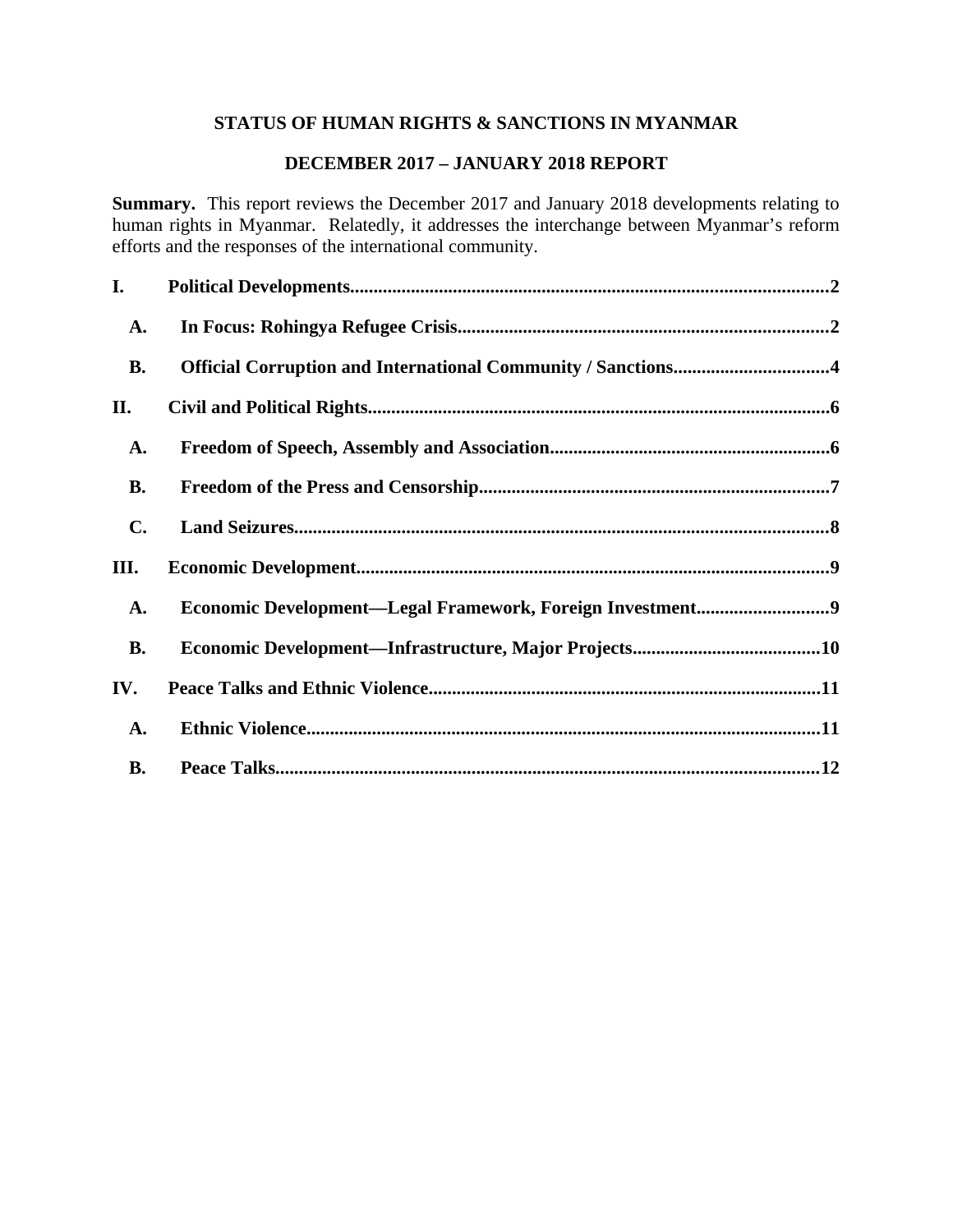## **I. Political Developments**

## <span id="page-1-0"></span>**A. In Focus: Rohingya Refugee Crisis**

#### <span id="page-1-1"></span>*Continuing Violence Against Rohingya*

At least 9,000 members of the ethnic Rohingya minority died—most of them from violence—in Rakhine State, between August 25 and September 24, 2017, according to surveys conducted in refugee settlement camps in Bangladesh and released on December 14 by the international medical humanitarian organization Doctors Without Borders/Médecins Sans Frontières (" $MSF$ ").<sup>1</sup> Of the reported deaths, 71.7 percent were caused by violence. Using the most conservative estimates, at least 6,700 Rohingya are estimated to have been killed, including at least  $730$  children under the age of five.<sup>2</sup> The survey findings are among the clearest indications yet of the widespread violence that began August 25, when the Myanmar military, police, and local militias launched "clearance operations" in Rakhine in response to attacks by the Arakan Rohingya Salvation Army. Since then, more than 647,000 Rohingya (according to the Inter Sector Coordination Group as of December 12) have fled from Myanmar into Bangladesh.<sup>3</sup>

"We met and spoke with survivors of violence in Myanmar, who are now sheltering in overcrowded and unsanitary camps in Bangladesh," said Dr. Sidney Wong, MSF medical director. "What we uncovered was staggering, both in terms of the numbers of people who reported a family member died as a result of violence and the horrific ways in which they said they were killed or severely injured. The peak in deaths coincides with the launch of 'clearance operations' by Myanmar security forces in the last week of August."<sup>4</sup>

In early November, MSF conducted six retrospective mortality surveys in different sections of the refugee settlements in Cox's Bazar, Bangladesh, located just over the border from Myanmar. The total population of the areas covered by the surveys was 608,108 people, of which 503,698 had fled Myanmar after August 25.<sup>5</sup> The overall mortality rate between August 25 and September 24 of households surveyed was 8.0/10,000 people per day. This is equivalent to the death of 2.26% (between 1.8% and 2.73%) of the sampled population. If this proportion is applied to the total population that arrived in the camps since August 25, and which were covered by the survey, it would suggest that between 9,425 and 13,759 Rohingya died during the initial 31 days following the start of the violence, including at least 1,000 children under five. $6$ 

Overall, gunshot wounds were the cause of death in 69% of the violence-related deaths, followed by being burned to death in their houses  $(9%)$ , and beaten to death  $(5%)$ . Among children below the age of five, more than 59% killed during that period were reportedly shot, 15% were burned to death in their homes, 7% were beaten to death, and 2% died from landmine blasts.<sup>8</sup> "The numbers of deaths are likely to be an underestimation, because we have not surveyed all refugee settlements in Bangladesh and because the surveys don't account for families that never made it out of Myanmar," Wong said. "We heard reports of entire families who perished after they were locked inside their homes and set on fire."

According to a December 2017 analysis by Human Rights Watch, 40 new villages showed evidence of building destruction occurring in October and November 2017, increasing the total to 354 villages that have been partially or completely destroyed since August 25, 2017.<sup>9</sup> Satellite imagery confirmed that dozens of buildings were burned the same week Myanmar and Bangladesh signed a Memorandum of Understanding on November 23 to begin returning refugees in Bangladesh within two months.<sup>10</sup> On November 25, satellite data detected an active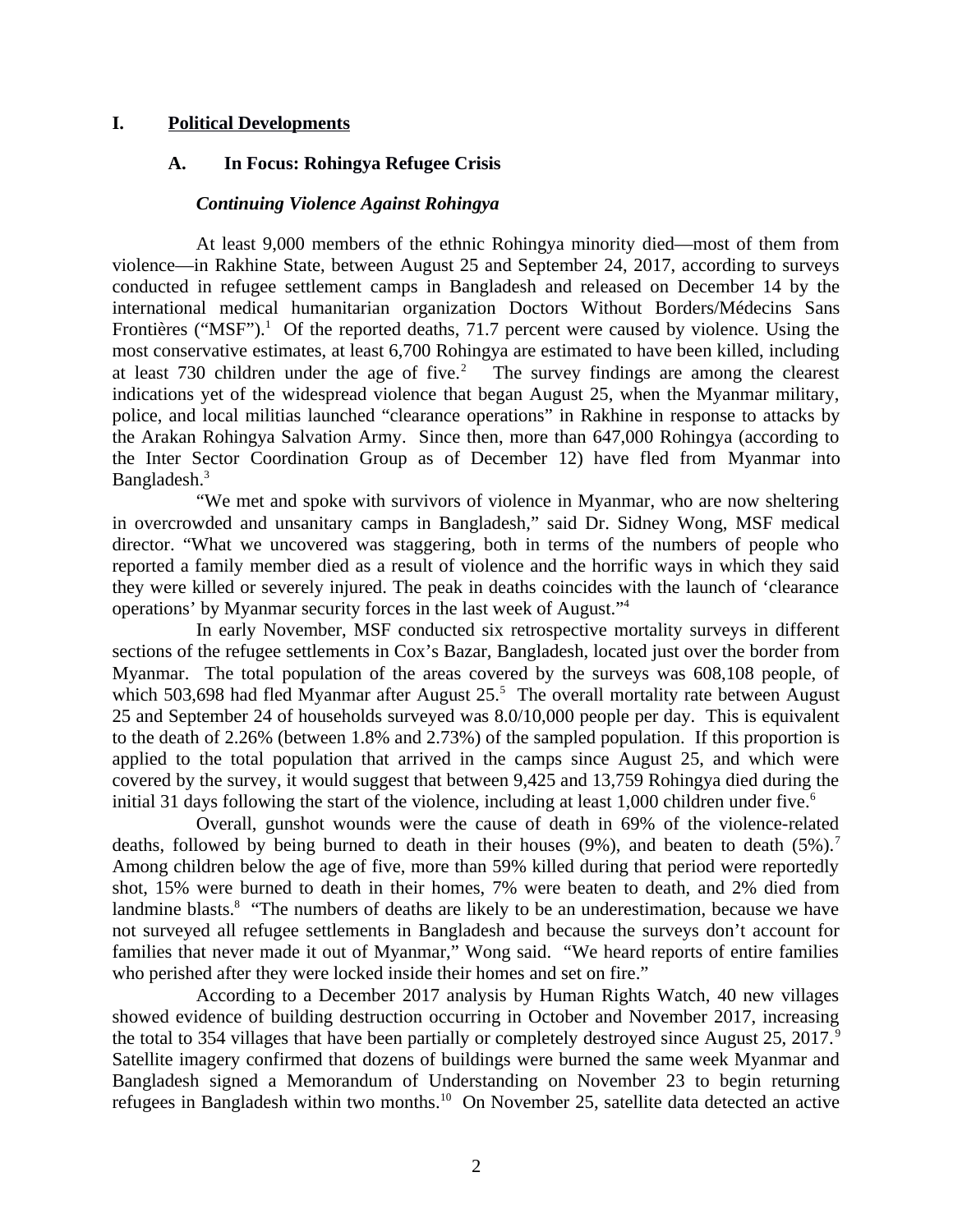fire and building destruction in Myo Mi Chang village in Rakhine State's Maungdaw Township. Four villages suffered building destruction between November 25 and December  $2.^{11}$  "The Burmese army's destruction of Rohingya villages within days of signing a refugee repatriation agreement with Bangladesh shows that commitments to safe returns were just a public relations stunt," said Brad Adams, Asia director at Human Rights Watch. "The satellite imagery shows what the Burmese army denies: that Rohingya villages continue to be destroyed. Burmese government pledges to ensure the safety of returning Rohingya cannot be taken seriously."<sup>12</sup>

In a rare admission of guilt, Myanmar's military said that its soldiers were responsible for the deaths of 10 Rohingya Muslims found in a mass grave in the country's western Rakhine State.<sup>13</sup> The results of an internal military investigation found that soldiers, along with local villagers, were culpable for the deaths of the Rohingya, who the military labeled "terrorists," according to a statement posted to the Facebook page of Myanmar's Commander-in-Chief.<sup>14</sup> James Gomez, Amnesty International's Southeast Asia and Pacific director, said the acknowledgement marked "a sharp departure from the army's policy of blanket denial of any wrongdoing." "However, it is only the tip of the iceberg and warrants serious independent investigation into what other atrocities were committed," he said in a statement.<sup>15</sup> The mass grave was discovered last month in a cemetery in Inn Din village, about 30 miles north of the state capital Sittwe, prompting the military to open an investigation. Previous internal inquiries have cleared the military of wrongdoing in Rakhine State.

### *Refugee Camp Conditions*

For the refugees who survive the journey to Bangladesh, health conditions have become an increasingly significant concern. Of the hundreds of thousands of Rohingya who have fled to Bangladesh since the Myanmar military began its crackdown in late August, around 380,000 are minors according to Save the Children, the international aid organization.<sup>16</sup> At least 30% of the refugee population is younger than 5. The prospects of these young refugees, say child development experts, are grim. "What we're seeing is the perfect breeding ground for a massive mental health crisis for children," said Lalou Rostrup Holdt, a mental health adviser for Save the Children. "You have trauma on a huge scale, children seeing brutal killings and being forced to leave home with nothing," Ms. Holdt said. "You have hunger. You also have significant developmental delays due to malnutrition and understimulation that predate the recent trauma. It's absolutely devastating for an entire community."<sup>17</sup> Ms. Holdt, who has been working in the camps for two months, said that many Rohingya children are living in a state of near constant "fight or flight" arousal, a hyperstressed condition that can change the architecture of their brains.<sup>18</sup>

UNICEF says that 7% of children in the camps are suffering from severe acute malnutrition, a condition from which they will die unless they get proper care.<sup>19</sup> That figure is three times higher than in other recent humanitarian emergencies.<sup>20</sup> Outbreaks of communicable diseases, such as measles and diphtheria, are sweeping through the overcrowded camps, which, with the recent influx, now house more than 800,000 Rohingya.<sup>21</sup> At least 60% of water wells in Rohingya refugee settlements are contaminated with fecal matter from latrines that have been dug too close to drinking sources.<sup>22</sup> Children suffer disproportionately from diseases that fester in refugee camps.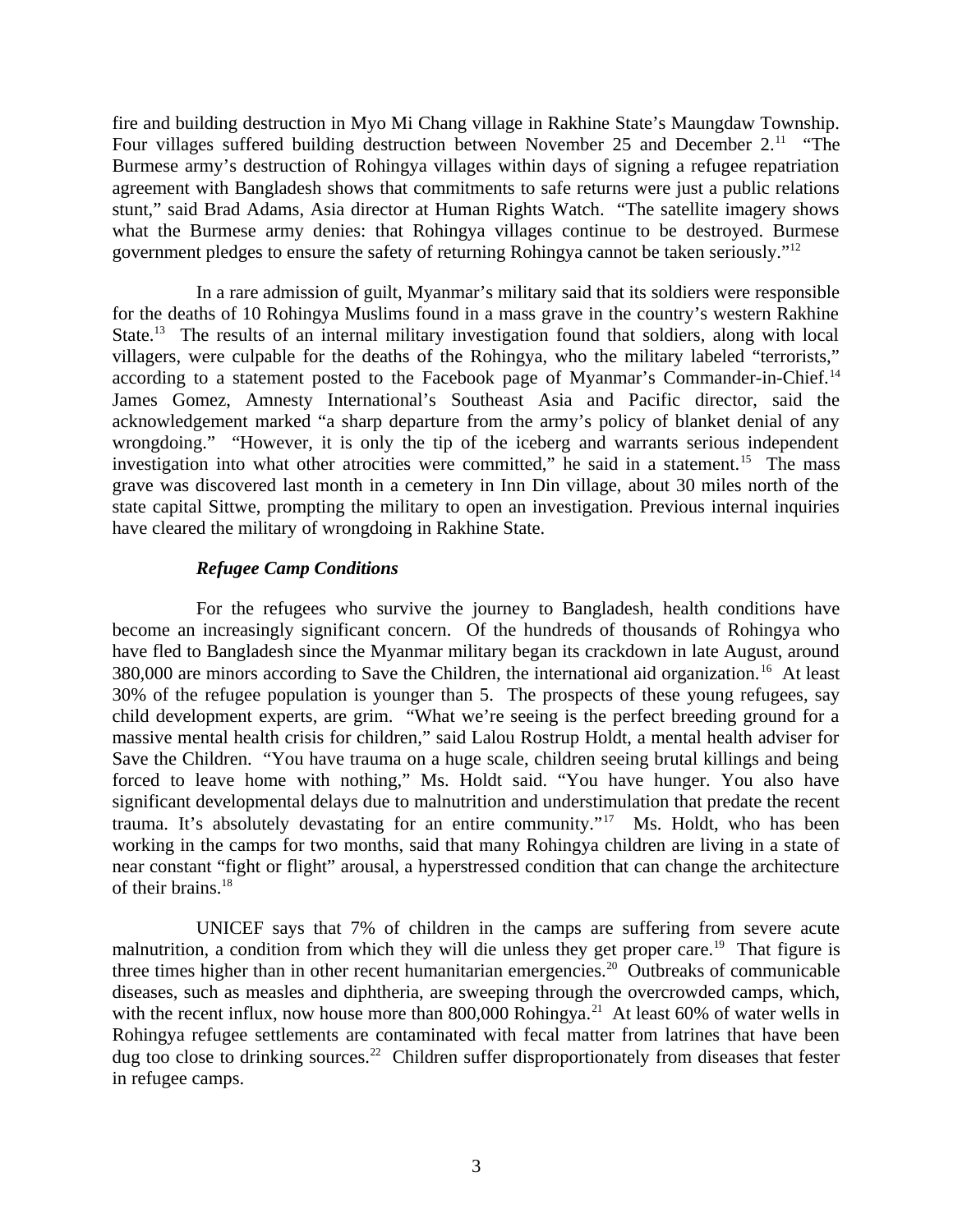#### *Repatriation Efforts*

In January 2018, concerns continued to mount over a joint plan by Myanmar and Bangladesh to repatriate hundreds of thousands of ethnic Rohingya who fled violence in Myanmar's western Rakhine State last year. The repatriation program was expected to begin on January 16, with the two countries planning to return more than 650,000 refugees currently in Bangladesh to Rakhine State within two years, according to a statement released by Bangladesh's Foreign Ministry.<sup>23</sup> In a January 16 meeting, the two countries agreed that Bangladesh would establish five transit camps close to the border between the two countries, from which returnees would be received initially in two reception centers on the Myanmar side.<sup>24</sup> Officials said they expected about 1,500 refugees to go back each week, though only those with identity documents, which most Rohingya lack, would be allowed into Myanmar. According to Myanmar's Foreign Ministry, Myanmar would shelter the returnees in a temporary accommodation at the 124-acre Hla Pho Khung camp near Maungdaw township, which can accommodate 30,000 people in its 625 buildings. $25$ 

However, rights group Amnesty International called the plan "premature," and that "returning so soon will be a terrifying prospect" for many Rohingya.<sup>26</sup> The repatriation deal was also unusual in that it did not involve the United Nations High Commissioner for Refugees beyond the consultation stage, according to UN Secretary-General Antonio Guterres. "We believe it would be very important to have UNHCR fully involved in the operation to guarantee that the operation abides by international standards," he said. He added that it was "essential" to ensure that the return of the refugee population is voluntary. $27$ 

This concern proved warranted when, less than one week later, the start of the repatriation program was postponed amid widespread fears that refugees would be forced to return against their will according to a Bangladeshi official.<sup>28</sup> It is not currently clear whether a new commencement date will be set. Rohingya Muslims living in Bangladesh have indicated that they would resist repatriation if they felt coerced, and Rohingya leaders drew up a list of minimum demands they said needed to be met before the refugees would agree to return.<sup>29</sup> These demands included holding the military accountable for alleged violence, and releasing Rohingya detained in counter-insurgency operations.<sup>30</sup>

### **B. Official Corruption and International Community / Sanctions**

#### <span id="page-3-0"></span>*International Community / Sanctions*

On December 6, 2017, the US House of Representatives passed an official resolution condemning the "ethnic cleansing of the Rohingya" and "calling for an end to the attacks" against the Muslim minority.<sup>31</sup> The resolution passed with an overwhelming majority, by a 423– 3 vote.<sup>32</sup> The resolution is the first step in congressional action that could eventually include a stand-alone sanctions bill aimed at putting financial pressure on the Myanmar military and providing US economic assistance for the resettlement of Rohingya refugees in Bangladesh back to Myanmar.<sup>33</sup> "This is a moral issue and a national security issue," House Foreign Affairs Chairman Ed Royce, a Republican from California, said on the House floor Tuesday. "No one is secure when extremism and instability is growing in this part of the world."<sup>34</sup> The resolution also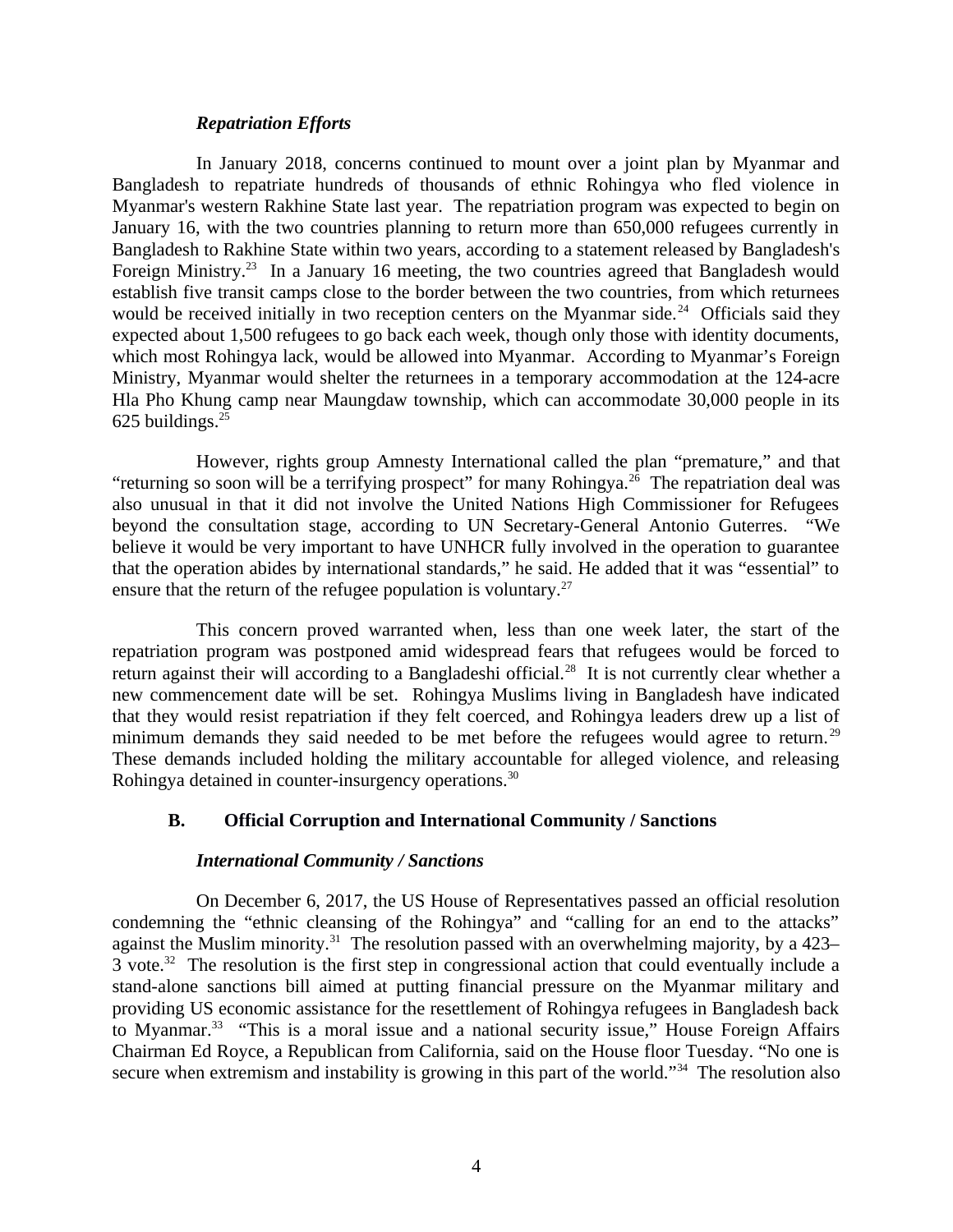calls on Aung San Suu Kyi, the de facto head of Myanmar's government, and the Myanmar military to work together to implement humanitarian aid and reconciliation. $35$ 

Also in December, the United States imposed targeted sanctions on Major-General Maung Maung Soe, who led the initial counter-insurgency operations in Rakhine State and has been accused of leading an ethnic-cleansing campaign against the Rohingya people. Maung Maung Soe was removed from his post last month by Myanmar's Ministry of Defense. The US said that American officials had "examined credible evidence of Maung Maung Soe's activities, including allegations against Myanmar security forces of extrajudicial killings, sexual violence, and arbitrary arrest, as well as the widespread burning of villages."<sup>36</sup> The US Treasury alleged that Maung Maung Soe "oversaw the military operation in Burma's Rakhine State responsible for widespread human rights abuse against Rohingya civilians."<sup>37</sup> The Major-General will have his US assets frozen, and Americans can no longer deal with him. Aung San Suu Kyi's spokesman told reporters that the sanctions are "based on unreliable accusations without evidence, as we have repeatedly said, so we feel sad for that."<sup>38</sup>

On January 11, 2018, the European Union delegation to Myanmar pressed the government to allow a UN investigation team access to the country, after a rare Myanmar military investigation report admitted that its soldiers had been involved in the murder of ten captured Rohingya men in western Rakhine State. The EU delegation's statement said: "These brutal killings confirm the urgent need for a thorough and credible investigation" into human rights abuses against the Rohingya Muslims. It called on the Myanmar government to "fully cooperate with the Human Rights Council's independent international fact-finding mission" and provide for "their full, safe and unhindered access to all conflict areas without delay."<sup>39</sup>

The UN special rapporteur on human rights in Myanmar, Yanghee Lee, arrived in Bangladesh on January 18, vowing that she "will not be deterred" from fulfilling her mandate and investigating human rights violations against the Rohingya, despite being refused access to Myanmar by the Myanmar government, who have generally denied that human rights violations have taken place.<sup>40</sup> The Myanmar government accused Lee of lacking impartiality, but Ms. Lee said that their decision to ban her from the country suggested "something terribly awful" was happening in Rakhine State.<sup>41</sup>

In a widely publicized move, veteran US politician and former New Mexico governor Bill Richardson quit an international panel advising the Myanmar government on the Rohingya crisis on January 24, after accusing Aung San Suu Kyi of adopting a "siege mentality" in office and living in a "bubble." Richardson said that the panel on which he had served, which has toured the temporary camps that the government has set up for returning Rohingya refugees, was conducting a "whitewash" of the abuses ongoing in the Rakhine state, and that conditions were not yet right for the repatriation process to begin. Aung San Suu Kyi's office said that her government had asked Richardson to step down, accusing him of "pursuing his own agenda," although Richardson denied this version of events. $42$ 

Meanwhile, a regional fact-finding mission led by the ASEAN Parliamentarians for Human Rights group ("APHR") has recommended that ASEAN countries implement an arms embargo and sanctions on the Myanmar army and senior officials, in order to allow the safe and voluntary repatriation of displaced Rohingya refugees. APHR Chairperson and Malaysian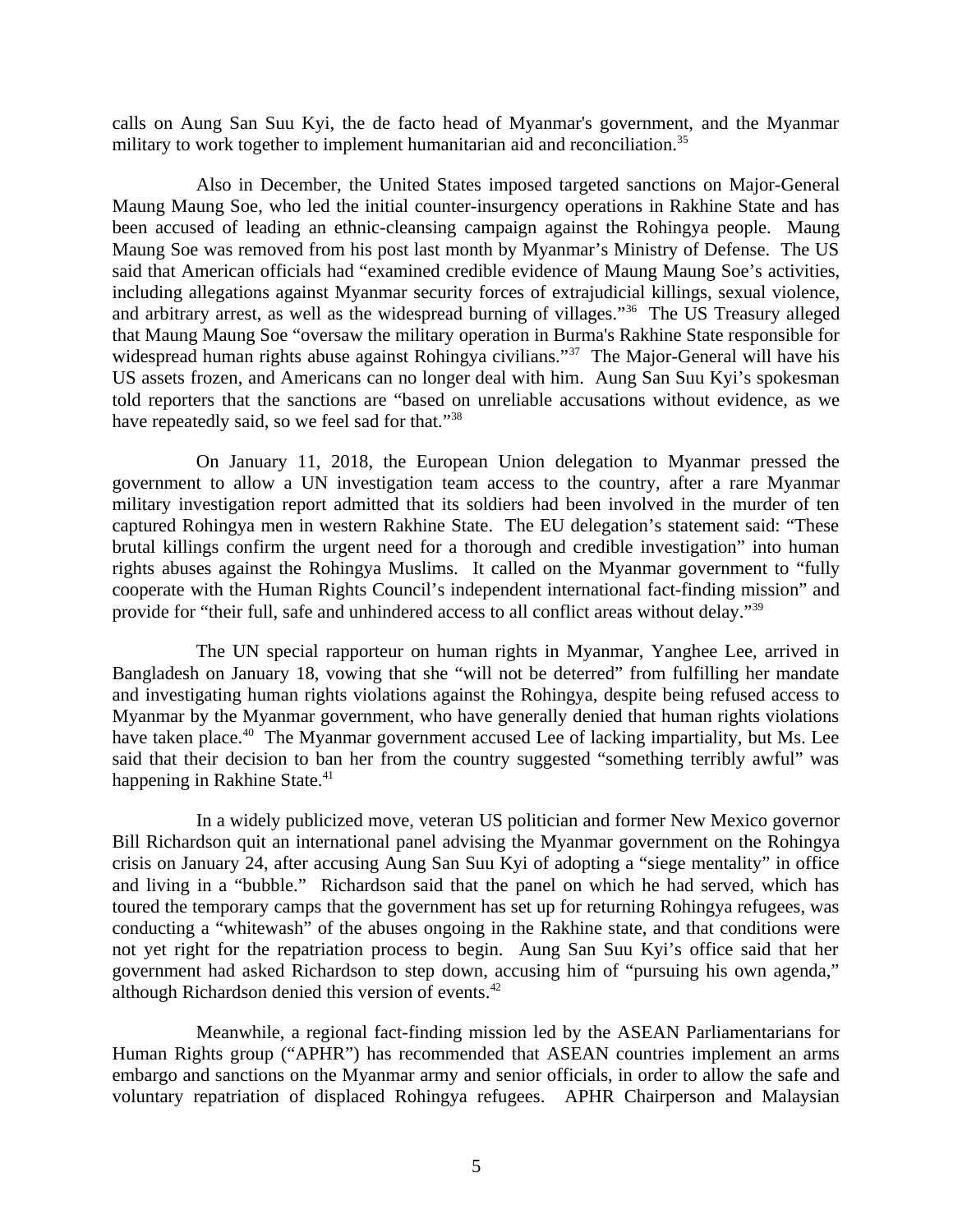Parliament member Charles Santiago claimed that arms and bombs sold by India, China and Russia to the Myanamr Army are being used against the Rohingya, and called for ASEAN to take a "leading role in resolving this crisis."<sup>43</sup>

#### *Corruption*

On December 8, new chair of the Anti-Corruption Commission, Aung Kyi, oversaw a ceremony in Nay Pyi Taw to mark International Anti-Corruption Day for the first time. Aung Kyi said the commission would seek to amend the Anti-Corruption Law to bring it into compliance with the UN Convention Against Corruption, expand its corruption prevention activities and deepen cooperation with the United Nations Office on Drugs and Crime ("UNODC"). Troels Vester, head of the UNODC office in Myanmar, said that the new chair's plans were "positive and certainly encouraging," and that he has already met with Aung Kyi and agreed to provide technical support in the battle against corruption.<sup>44</sup>

An Anti-Corruption Day held on December 9, which was attended by lawmakers, government officials, lawyers and activists, highlighted the need for a more strategic approach. Participants called for changes to the law so that the Commission has greater independence from the government, the Commission does not need a formal complaint to begin an investigation, whistleblowers are protected, and the definition of bribery is clarified. The Anti-Corruption Commission's draft amendment bill will be reviewed by parliament in the first three months of 2018.<sup>45</sup>

A statement released by the Anti-Corruption Commission on December 27 revealed that the Commission has received 4,516 complaint letters since November 30. These letters complained about department action, management and administration error, land management, the judiciary, land acquisition, abuse, bribery and wilful misconduct. The Commission stated that they have investigated 63 complaint letters and taken action in 47 cases.<sup>46</sup>

At a paper-reading ceremony on anti-corruption in Yangon on January 22, Aung Kyi declared a war on bribery and corruption and announced that a two year plan is being formulated to eradicated bribery, immorality and malpractice. He stressed that educational efforts will change attitudes towards bribery and corruption, particularly among young people. $47$ symposium entitled "Promote Integrity to Counter Corruption" was held on January 22-23 in partnership with the UNODC and aimed to focus on the strategic work plan for 2018 to fight corruption.<sup>48</sup>

### **II. Civil and Political Rights**

### <span id="page-5-1"></span><span id="page-5-0"></span>**A. Freedom of Speech, Assembly and Association**

On December 22, five members of the Karenni State Youth and the Karenni State Farmers Union led a protest in Loikaw, objecting to the alleged execution on December 20 of three Karenni National Progressive Party soldiers and a civilian.<sup>49</sup> Police charged the five protesters with violating the Peaceful Assembly Law.<sup>50</sup> The court ultimately ordered the five protestors to either pay a fine or go to prison for twenty days, and the men chose to be imprisoned.<sup>51</sup> The chairman of the Karenni Farmers Union characterized their decision to go to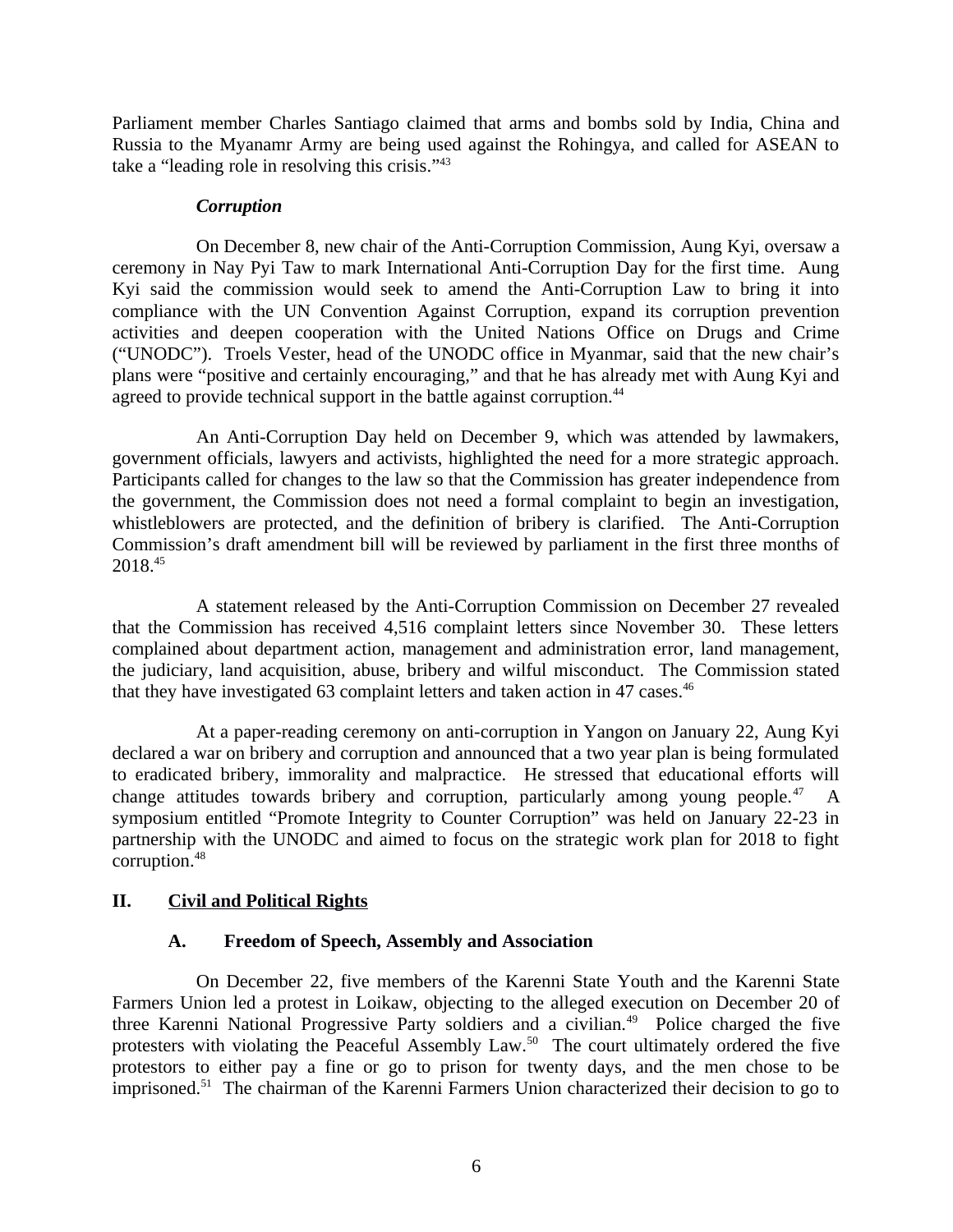prison instead of paying a fine as evidence that "there is no rule of law" in Myanmar, since the men had staged the protest "for the sake of rule of law as the duty of citizens who love truth."<sup>52</sup>

On January 16, police killed at least seven protestors and injured twelve more who were gathered in Mrauk U amongst other Rakhine Buddhists to protest the ban on the annual commemoration of the fall of the ancient Arakan kingdom.<sup>53</sup> Mrauk U is the historic capital of Arakan, and traditionally each year the local population celebrates the Myanmar conquest of Arakan.<sup>54</sup> Since the government refused to allow the commemoration to occur this year, a large crowd protested outside of a government building, and the police opened fire. Local authorities say the police first fired rubber bullets and only used real ammunition after protestors began throwing stones and bricks.<sup>55</sup> The Rakhine State parliament has formed a committee to investigate the cause of the violence and uncover why the police shot the protestors.<sup>56</sup> The committee will in turn present their findings to the state parliament.<sup>57</sup>

After the January 16 violence in Mrauk U, police arrested Rakhine social critic Wai Hin Aung and Rakhine nationalist lawmaker Aye Maung after they spoke out and called for a revolt against Myanmar's ethnic-majority government.<sup>58</sup> Police charged them under Article  $17(1)$  of the Unlawful Association Act.<sup>59</sup> Protesters then demanded the release of these two, with protest leader Than Naing contending that "the authorities should work to resolve problems with patience, but we feel that they simply want to demonstrate their power to the people."<sup>60</sup>

Students at universities around Myanmar protested on January 22 in favor of an increase in the country's education budget. $61$  Police broke up the four-day protest on January 25 and briefly held at least 72 protestors before sending them home, but the universities then suspended about 40 of these students.<sup>62</sup> Ye Myo Swe, the protest leader and a law student at Yadanabon, said that at Sagaing Education University the rector met with four students "and told them they would have to quit the school if they couldn't promise not to take part in any more protests," so these students dropped out of university.<sup>63</sup> Ye Myo Swe added that the protestors now believed that all 72 who were arrested would be expelled from their universities.<sup>64</sup> The state arresting and expelling students for protesting and dissenting echoes the realities of the period when the military junta ruled Myanmar and jailed students and their supporters as recently as in March 2016 for demanding education reforms.<sup>65</sup>

### <span id="page-6-0"></span>**B. Freedom of the Press and Censorship**

On December 12, Reuters journalists Wa Lone and Kyaw Soe Oo were arrested after being invited to have dinner with police officers outside of Yangon.<sup>66</sup> The two journalists later told relatives that the policemen they were dining with, whom they had never met before, handed them rolled-up documents, which they did not have a chance to look at before they were arrested minutes later.<sup>67</sup> Seven policeman were waiting outside the restaurant and arrested the journalists upon their exit.<sup>68</sup>

For the first few days after Wa Lone and Kyaw Soe Oo's arrests, little was known about the allegations against them or about their location.<sup>69</sup> The government did not report the journalists' arrest until about twenty-four hours after it occurred.<sup>70</sup> Police held Wa Lone and Kyaw Soe Oo at an undisclosed location without any outside contact, including to their families or lawyers, for two weeks.<sup>71</sup> The police said that the two were "arrested for possessing important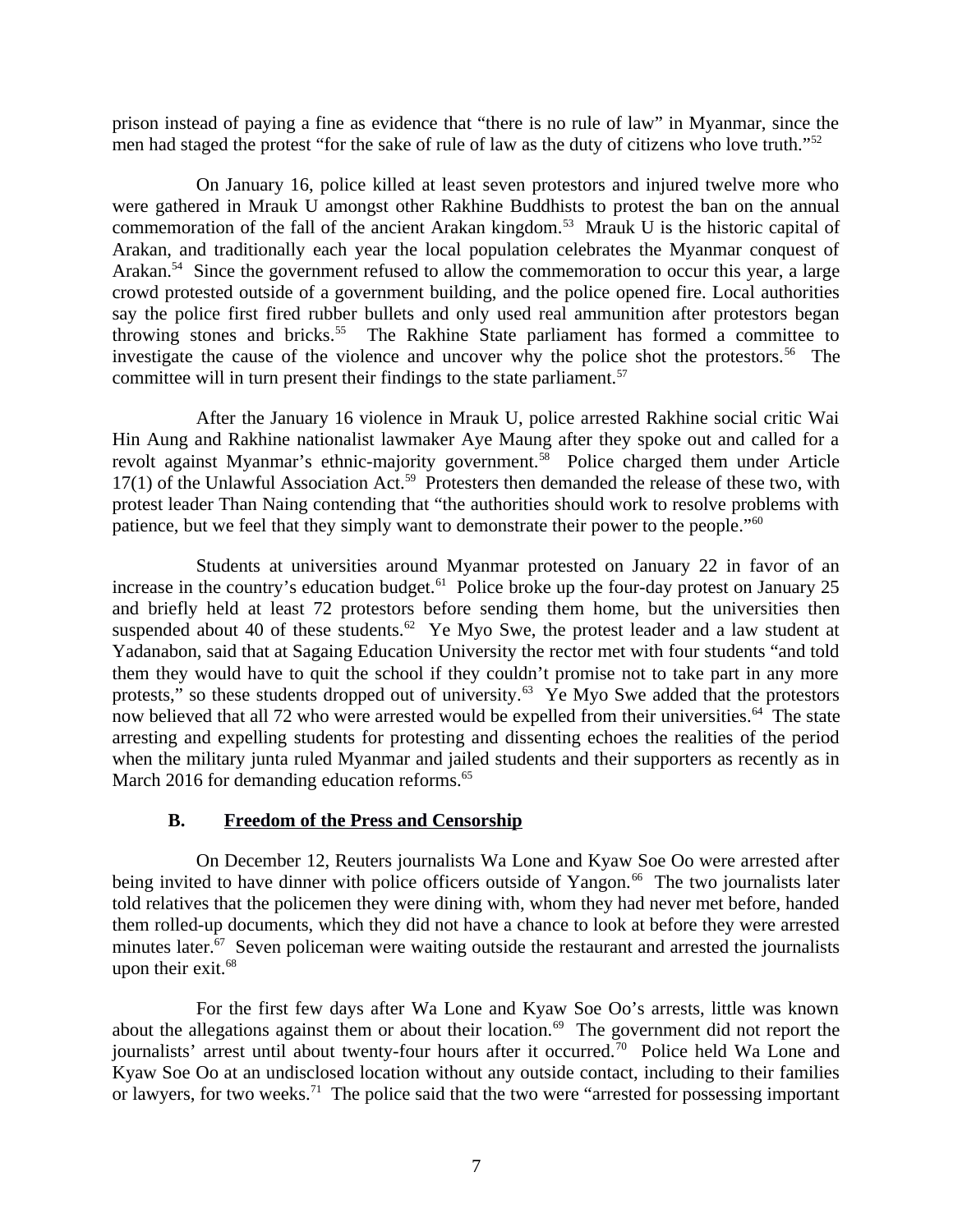and secret government documents related to Rakhine State and security forces" under the colonial-era Official Secrets Act.<sup>72</sup> The Official Secrets Act, under which few cases have been prosecuted, was created in 1923 when Myanmar was a province of British India.<sup>73</sup> The maximum prison sentence under the Act is fourteen years.<sup>74</sup> The government announced that two policemen were also arrested and charged under the Official Secrets Act, but according to the two journalists, these were not the same policeman who handed them the documents.<sup>75</sup>

As Myanmar's civilian President Htin Kyaw authorized police to proceed with the case, international agencies and organizations including the European Union called for transparency and accountability in Myanmar's handling of the case.<sup>76</sup> Wa Lone and Kyaw Soe Oo made their first court appearance on December 27, where they were remanded for an additional two weeks.<sup>77</sup>

Wa Lone and Kyaw Soe Oo say they had just returned from the state of Rakhine when they were invited to have dinner with the two policemen.<sup>78</sup> Daniel Bastard, from Reporters Without Border's Asia desk, emphasized the link between the reporter's coverage and their arrests, saying that "the case of the two Reuters journalists is very significant…they were reporting on a village that had been attacked by the military so the authorities are doing whatever they can to shut them up."<sup>79</sup>

Meanwhile, the two foreign journalists arrested in October for allegedly filming with a drone without permission were released on December 22.<sup>80</sup> Lau Hon Meng of Singapore and Mok Choy Lin of Malaysia were working for Turkish state broadcast TRT World when they were arrested and detained on October 26.<sup>81</sup> On November 10, a Myanmar court sentenced the two foreign journalists to two months in prison. $82$  Authorities charged the two with violating Section 8 of Myanmar's Import-Export Law, which does not refer specifically to drones and carries a maximum sentence of three years in jail, as well as violating the 1934 Burman Aircraft Act, which carries a maximum sentence of three months in prison.<sup>83</sup>

At a court hearing on December 26, the two plaintiffs, a police officer and an immigration official, withdrew the charge under the 2012 Export and Import Law for bringing the drone into Myanmar illegally and another charge under Section 13(1) of the 1947 Immigration Act, which was brought after the two foreign journalists' visas expired while in jail. $84$  The plaintiffs claimed they withdrew the charges so as not to tarnish Myanmar's relationships with Singapore and Malaysia. The journalists had been sentenced to serve two months under the Burman Aircraft Act, which was due to be completed on January 9, so they were released a week early.<sup>85</sup>

### <span id="page-7-0"></span>**C. Land Seizures**

The committee tasked with settling complaints relating to seized farmlands has resolved only 10% of the complaints submitted since its formation eighteen months ago. $86$  The authorities claim that the rate of solving complaints has been slow due to inadequate evidence presented in many of the complaints. $\frac{87}{3}$  Skeptical commentators have suggested that the delays may in fact result from the inadequate structure of the committee and potential conflicts of interests, as some members of the committee previously seized land and are now being called upon to investigate the seizures.<sup>88</sup>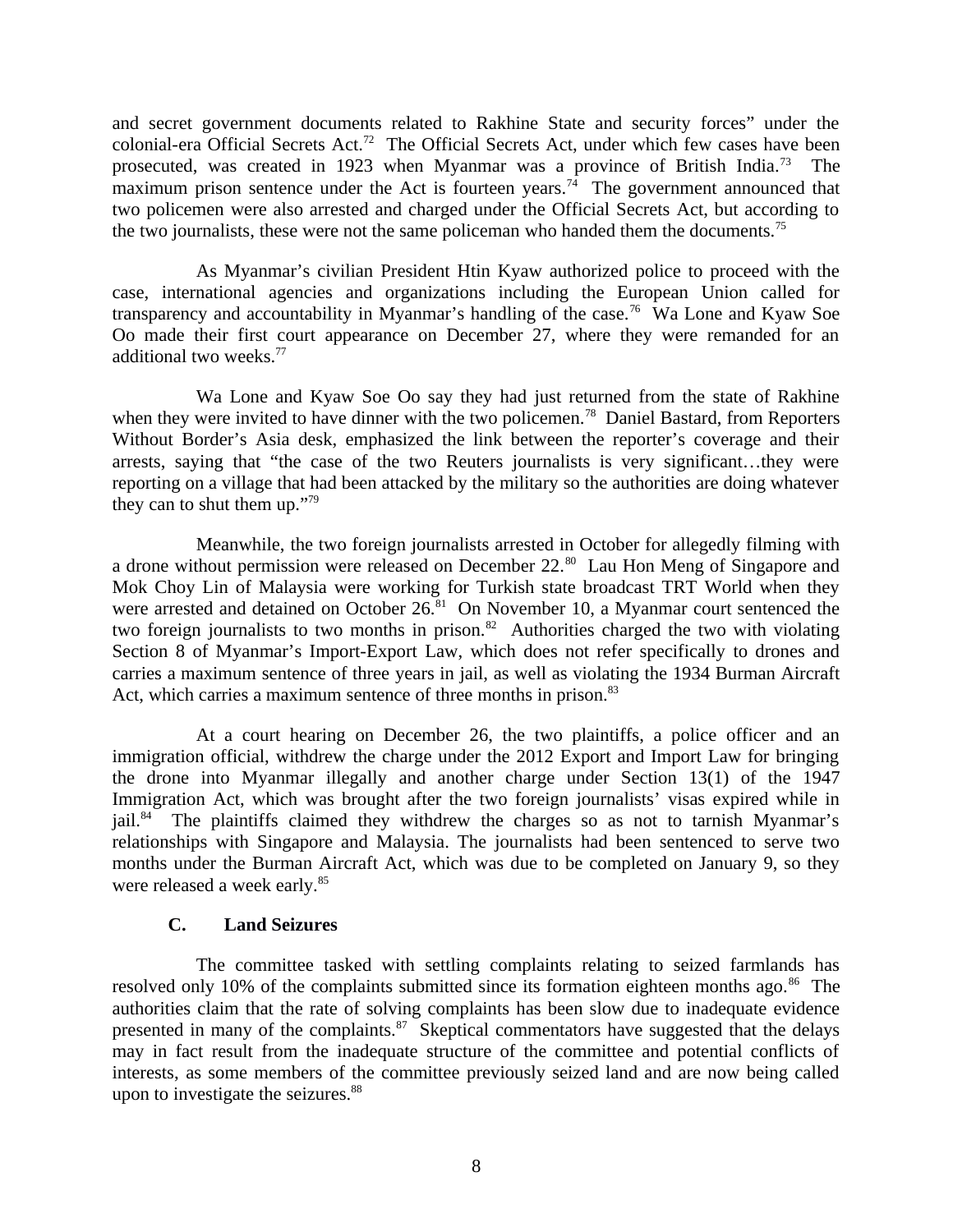The Tatmadaw is attempting to reclaim land in Rangoon currently occupied by shopkeepers.<sup>89</sup> The tenant shopkeepers are threatening to hold protests if the authorities do not stop the Tatmadaw from reclaiming the land on which their shops sit and have asked the authorities to grant them ownership of the land at reasonable prices. $90$  Twenty five tenants are impacted, and some of the tenants have been working on the land for 30 years since signing land lease contracts with the Tatmadaw. $91$  The Tatmadaw stated they were following procedure and that, since November 2016, they have sent at least seven notices to the tenants indicating that they need to close their shops. $92$  Reportedly the Tatmadaw has started collecting money for land rental and taxes, which were not part of the original agreement. $93$ 

In Bagan, disputes continue over when and how hotels should be relocated as part of the government's attempts to pursue UNESCO status for the site. $94$  The government is reportedly continuing to discuss the issue with the Ministry of Hotels and Tourism, the regional government and hotel owners.<sup>95</sup> UNESCO advised the government to allow hotel owners to operate in the area for 10 or 15 years so the hotel owners can recoup their investment.<sup>96</sup>

Relatedly, the government has indicated that they are open to easing restrictions on locals living within the heritage monument zone around the Bagan archaeological site. $97$  Locals from five villages have asked the Ministry of Religious Affairs and Culture (the "Ministry") to include their villages in the buffer zone instead of the current monument zone, because they are concerned that restrictions imposed on the monument zone in connection with the UNESCO bid might hurt their livelihoods and businesses. $98$  The Ministry has promised to negotiate with the locals and to take their concerns seriously.<sup>99</sup> Officials noted that "the [M]inistry [will] not sacrifice the interests of local residents in order to achieve heritage status," and that they would take into account the need for employment opportunities for local residents.<sup>100</sup>

### **III. Economic Development**

### <span id="page-8-1"></span><span id="page-8-0"></span>**A. Economic Development—Legal Framework, Foreign Investment**

On December 6, 2017, Myanmar's President Htin Kyaw approved the new Myanmar Companies Act of 2017 (the "Act"), replacing the country's century-old Companies Act of  $1914.<sup>101</sup>$  The new law aims to change the way companies are regulated in the country. It is expected to modernize company formation and management processes, and significantly revise corporate governance in Myanmar, aligning the country's company legislation with international standards.

One of the most significant changes introduced in the Act is the new definition of "foreign companies," to which a number of investment restrictions are applicable. Under the old Companies Act of 1914, a company with even 1% of its shares owned by a foreign investor was classified as a "foreign company." To maintain "local company" status, companies had to maintain 100% local ownership, thereby largely restricting foreign investment in Myanmar's domestic companies.<sup>102</sup>

The new Act allows foreign investors to hold up to 35% of shares in a Myanmar company without the company losing its classification as a "local company."<sup>103</sup> The change in the foreign company definition unlocks significant business potential in areas that were previously inaccessible to foreign investors, such as companies in the banking and finance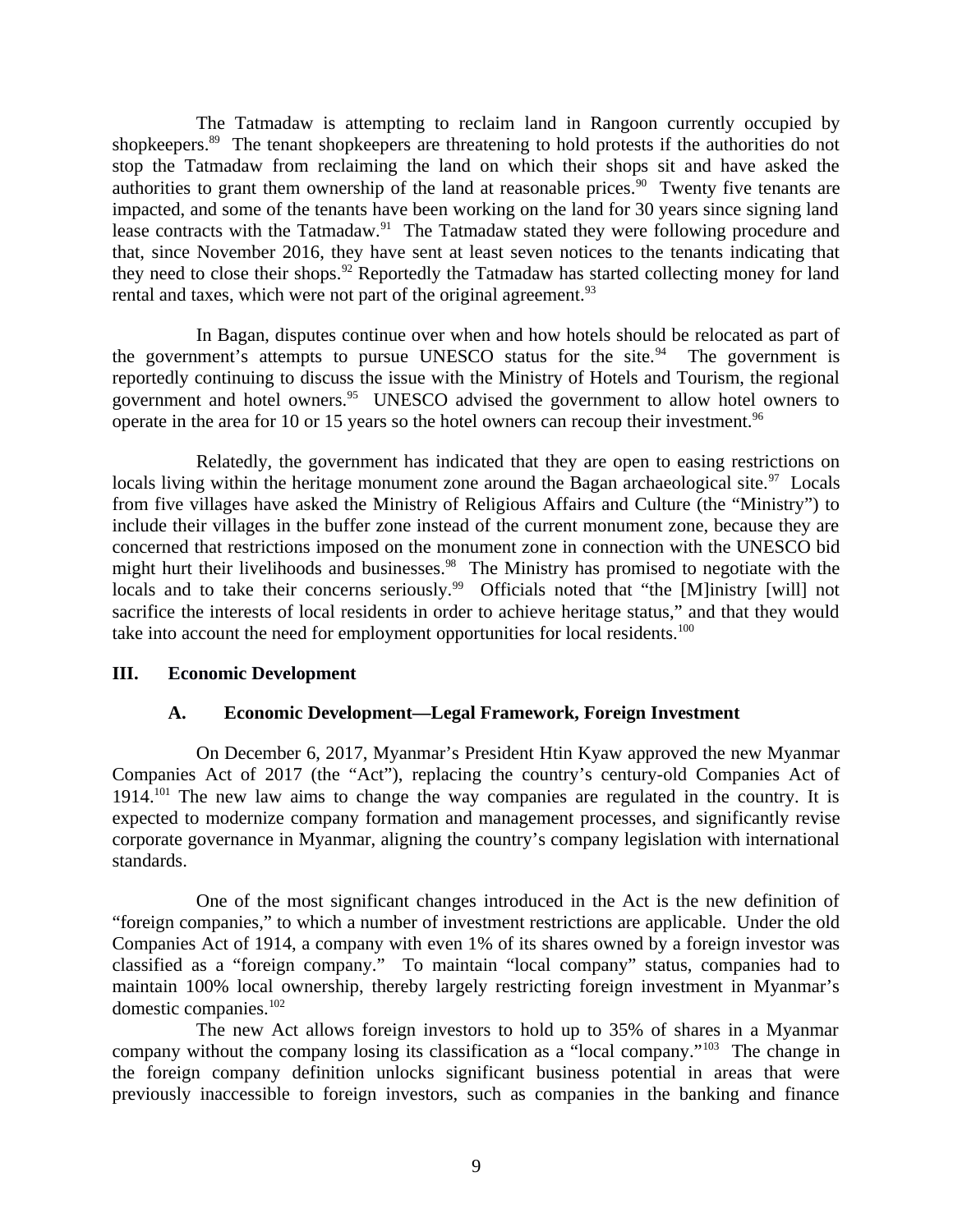sector. The new definition also authorizes foreign investors to trade in shares on the Yangon Stock Exchange, which was previously restricted to local companies.  $^{104}$ 

Further, the Act significantly reduces the difficulty for companies wishing to change legal status from "foreign" to "local" or vice versa, requiring only a prior notice to (and not a prior approval from) a local regulator.<sup>105</sup> These changes are expected to significantly open up Myanmar's economy to foreign minority ownership and pave the way for more foreign investments.

In addition, the Act revised certain outdated rules related to corporate governance and company administration. Under the 1914 Act, each company was required to have a minimum of two shareholders and two directors (effectively prohibiting companies from having wholly owned subsidiaries). The new Act requires only one shareholder and one director, and eliminates the previous requirement that directors be Myanmar citizens.<sup>106</sup> However, directors must still reside in Myanmar for a minimum of 183 days per year to qualify as the director of a company.<sup>107</sup>

Moreover, the Act allows more flexible capital structures, introduces changes to share capital that will permit companies to raise or reduce capital with fewer procedural requirements, and eliminates the need to obtain trade permits. The Act also adds a number of protections for minority shareholders and authorizes companies to conduct any type of business and activities without being confined to the specific objectives set forth in the company's Memorandum of Association.<sup>108</sup>

On December 4, TMH Telecom gained approval to become only the fifth corporation to go public in Myanmar's stock market, and the first to raise fresh capital through an initial public offering. TMH began business in 2007 as a maker of telephone exchange equipment, and its profile now includes transmission towers for cellphone operators as well as fiber-optic networks.

On January 26, TMH Telecom's first day of trading on the Yangon Stock Exchange ("YSX"), the market closed at its highest level in 3 weeks. Almost 10,000 shares in TMH Telecom, worth approximately Kyat 31.4 billion, were exchanged on its first day of trading, accounting for around half the shares traded on the YSX. Shares of the company debuted at Kyat 3,250 each, and through its offering, the company raised approximately Kyat 1.6 billion in proceeds.

### <span id="page-9-0"></span>**B. Economic Development—Infrastructure, Major Projects**

According to the Myanmar Infrastructure Forum, held on January 26, 2018, Myanmar's lack of infrastructure may deter potential investors, making it crucial for the government to bring infrastructure development into focus.<sup>109</sup> The forum focused on the need for the government to choose the right projects (*i.e*., the most promising projects for encouraging rapid development), as well as the importance of working with the right partners. Because a number of infrastructure projects may take five to ten years to develop, forum participants recommended that the government begin implementation of appropriate projects immediately.<sup>110</sup>

The government in Myanmar is planning to work with a private sector company through a public-private partnership to upgrade the Yangon-Nay Pyi Taw-Mandalay highway.<sup>111</sup> This highway is one of the largest in the country and is used by approximately 16 million travelers annually. Due to lack of modern safety features, the highway has been the site of numerous accidents and deaths over recent years.<sup>112</sup> Although the government has previously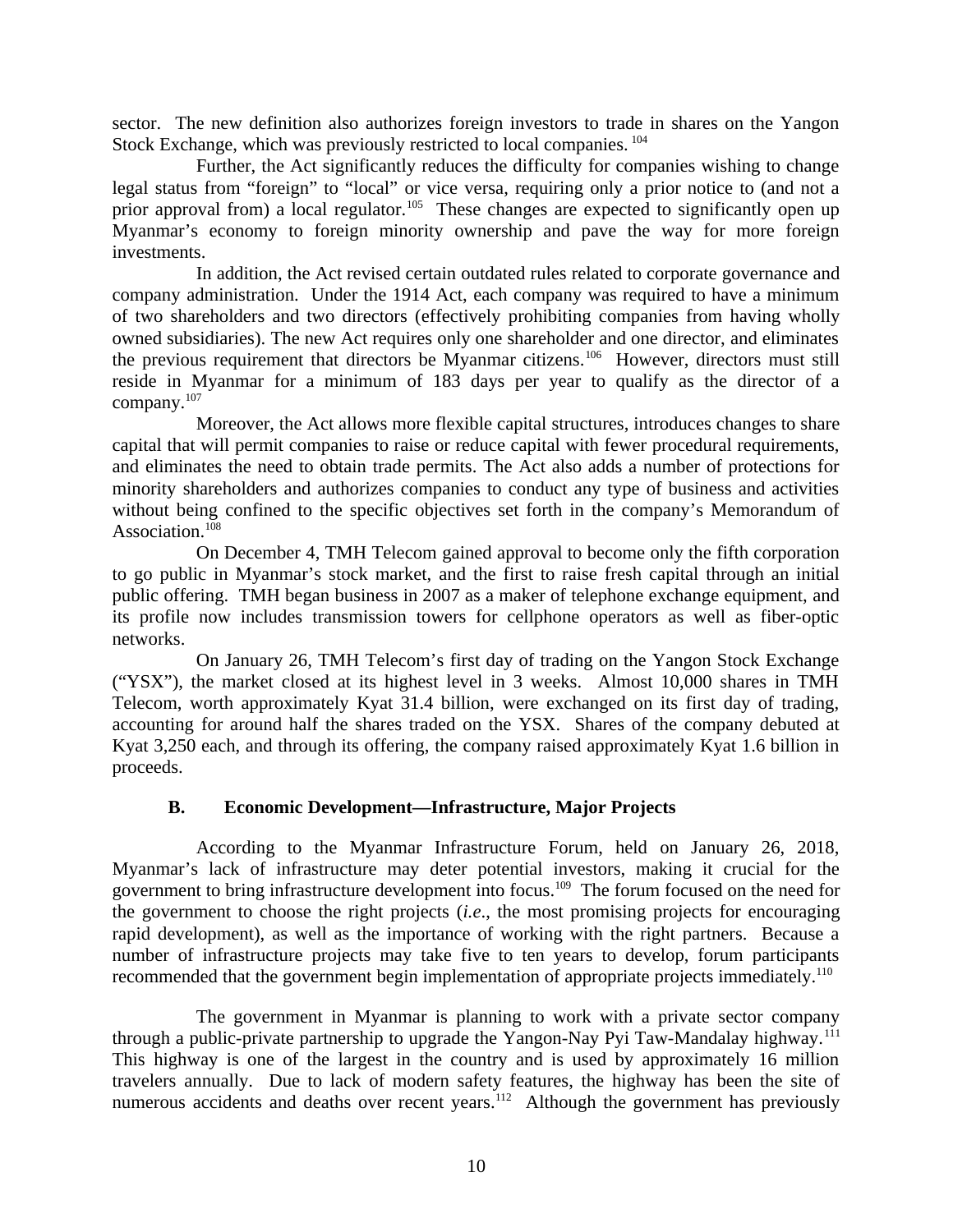discussed renovating the highway, actual implementation of plans has lagged due to a shortage of public funds available under the national budget. For this reason, a public-private partnership has been viewed as the best path forward for the renovation project.

# **IV. Peace Talks and Ethnic Violence**

## <span id="page-10-2"></span><span id="page-10-1"></span>**A. Ethnic Violence**

Throughout the month of December, the Myanmar Army maintained its offensive in Kachin State and northern Shan State, with attacks against the Kachin Independence Army ("KIA") and other ethnic groups, focused in Mansi and Danai townships and near the Kachin Independence Organization ("KIO") headquarters of Laiza Town, Waingmaw Township. There were reportedly more than 180 clashes, including 12 airstrikes, in December resulting in civilian casualties as well as destruction of civilian property. $113$ 

The Myanmar Army was reported to have attacked with machine gun, mortar/artillery and an air bombing campaign in the southeast of Mansi Township near the border with Namkhan Township and within 15 kilometers of the Chinese border. Many of the airstrikes and ground assaults took place at a front line around Nam Kha Bum, Nam Gat Hkaraw, Man Loi and Lahkra Daw villages, and, on December 17, at least 33 villagers from Loi Yai were forced to flee to Nam Hkam Banglung IDP camp.<sup>114</sup>

Much of the fighting in Danai Township took place around the Oi Law and Lapu Hka frontline areas approximately 16 kilometers southwest of Tanai Township. The Myanmar Army reportedly employed machine gun fire, heavy mortar/artillery bombardments with hundreds of rounds used daily from December 24 to December 27, as well as a number of airstrikes in and around these village front lines. $115$ 

Laiza Town was pressured throughout December by the Myanmar Army with machine gun and mortar/artillery fire from Myanmar Army posts to the north, west, and southwest along the N'Tap Bum mountain range. The Lawa Yang front line had many skirmishes throughout December and is the last defense of the KIA between the Myanmar Army and Laiza.<sup>116</sup> In total between late November and early January, the Tatmadaw seized 22 outposts, four main camps, and 18 small camps belonging to the KIA and cut off a popular route that it says the KIA had been using to smuggle timber to China.

Earlier in January, the KIO reshuffled its top leadership, replacing departing officers with a younger generation of leaders as hostilities between the group's armed wing and government forces continued to flare up. $117$ 

### <span id="page-10-0"></span>**B. Peace Talks**

A Joint Implementation Coordination Meeting was held on January 9, 2018 to schedule the upcoming third session of the  $21<sup>st</sup>$  Century Panglong Union Peace Conference.<sup>118</sup> The conference has been postponed from the last week of January until February, with the new date still to be determined.<sup>119</sup> The postponement was made to allow a number of national-level political dialogues to be held to discuss the demands of certain ethnic armed organizations.<sup>120</sup>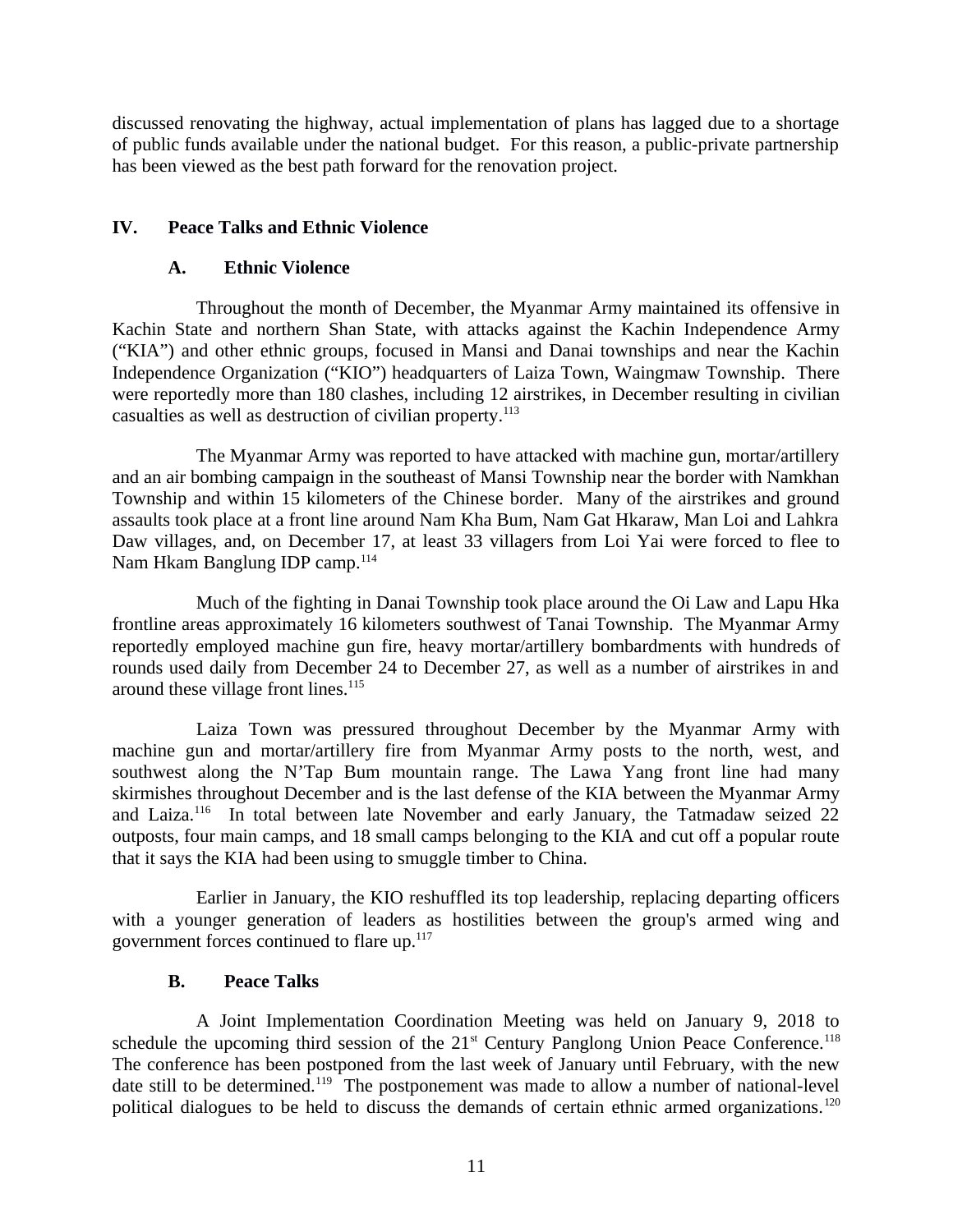The government's Peace Commission also pointed to the lack of success in convincing nonsignatories to the Nationwide Ceasefire Agreement ("NCA") to sign the accord as a reason for the postponement.<sup>121</sup>

The New Mon State Party and Lahu Democratic Union announced that they will sign the NCA.<sup>122</sup> It is unclear whether the New Mon State Party will sign as part of the United Nationalities Federal Council ("UNFC"), a bloc of ethnic armed organizations that have not signed the NCA, or on its own.<sup>123</sup> The UNFC Central Executive Committee hosted an emergency meeting in which it passed a resolution to continue negotiating with the government to sign the NCA.<sup>124</sup> However, a central executive member of the UNFC said that the peace process will remain deadlocked until disagreement over certain terminology in the UNFC's "8- Point Plan" is resolved.<sup>125</sup> The UNFC requested to meet with Aung San Suu Kyi and the Myanmar Army chief in an effort to revive the stalled peace negotiations, which have been ongoing for 17 months.<sup>126</sup> Government peace negotiators declined to comment on the meeting. To date, eight non-state armed groups are NCA signatories. About a dozen other groups remain non-signatories.

Five members of the New Mon State Party were released from the state's Kyaikmaraw Prison following the group's decision to sign the  $NCA$ <sup>127</sup> Three of the members were arrested for unlawful weapons possession and the other two for unlawful association. The group said their release is a step in trust-building. However, in a statement, the New Mon State Party also said that signing the NCA is not an agreement to disarm.<sup>128</sup> Rather, the group claimed that its decision to sign the NCA represented a commitment to amend the 2008 Constitution, not to disarm.

The Karen National Liberation Army ("KNLA") has decided that it will not attend the 21<sup>st</sup> Century Panglong Conference scheduled to be held in February, due to a failure to advance peace negotiations since the last peace conference.<sup>129</sup> The KNLA added that the conference should be postponed indefinitely and said that the group would not accept disarmament, demobilization and reintegration until the country achieves peace. The political wing of the Karen revolutionary group, the Karen National Union ("KNU"), agreed with the KNLA that the Panglong Conference should be postponed until security sector issues are clarified. $^{130}$ 

After weeks of a surge in fighting in parts of Kachin State, representatives of the Kachin Independence Army ("KIA") and the Tatmadaw met in China for peace talks.<sup>131</sup> The talks were conducted between military representatives of the two groups, with no representatives from the government's Peace Commission present, although the talks were supported by China.

After Italy assumed the rotational chair position for the Joint Peace Fund ("JPF"), the JPF announced that it will increase engagement with stakeholders in the peace process.<sup>132</sup> The Italian embassy released a statement saying that it would make the JPF more visible among local stakeholders and implementing partners. Contributors to the \$90 million (Kyat 122.22 billion) fund include the governments of Australia, Canada, China, Denmark, the European Union, Finland, Italy, Japan, Norway, Switzerland, the United Kingdom, and the United States. The JPF provides technical, financial and advisory support to top-level peace negotiations. It also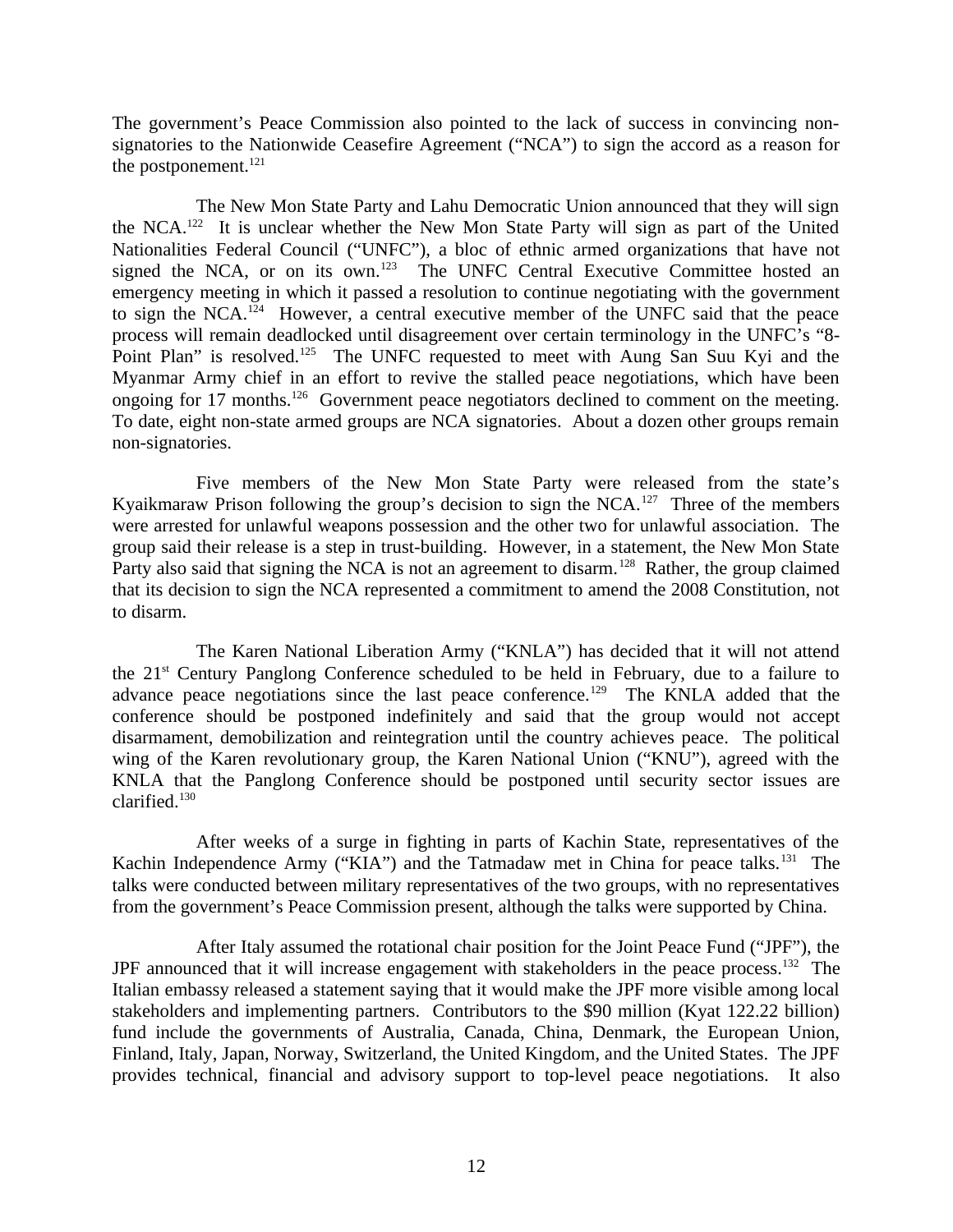supports projects that strengthen ceasefires in territories controlled by the NCA-signatories as well as formal and informal peace dialogues.

Ninety-two civil society organizations ("CSOs") participated in the  $17<sup>th</sup>$  Civil Society Forum for Peace ("CSFP") in Yangon on December 4-5.<sup>133</sup> The CSOs discussed key developments and challenges facing the 21<sup>st</sup> Century Panglong Peace Conference, including women's and security affairs, as well as current conditions of the people living in the country's states and regions. Representatives of the CSOs published an open letter to the leaders of the peace process following the CSFP, asking to send delegates to the 21<sup>st</sup> Century Panglong Peace Conference and calling for an equal opportunity to participate in all discussions related to peace.<sup>134</sup> The letter also called for a review of the NCA and urged the leading stakeholders to publicize the results of their meetings and the records of political dialogues. The letter additionally urged the Tatmadaw and all ethnic armed organizations to declare a joint nationwide ceasefire.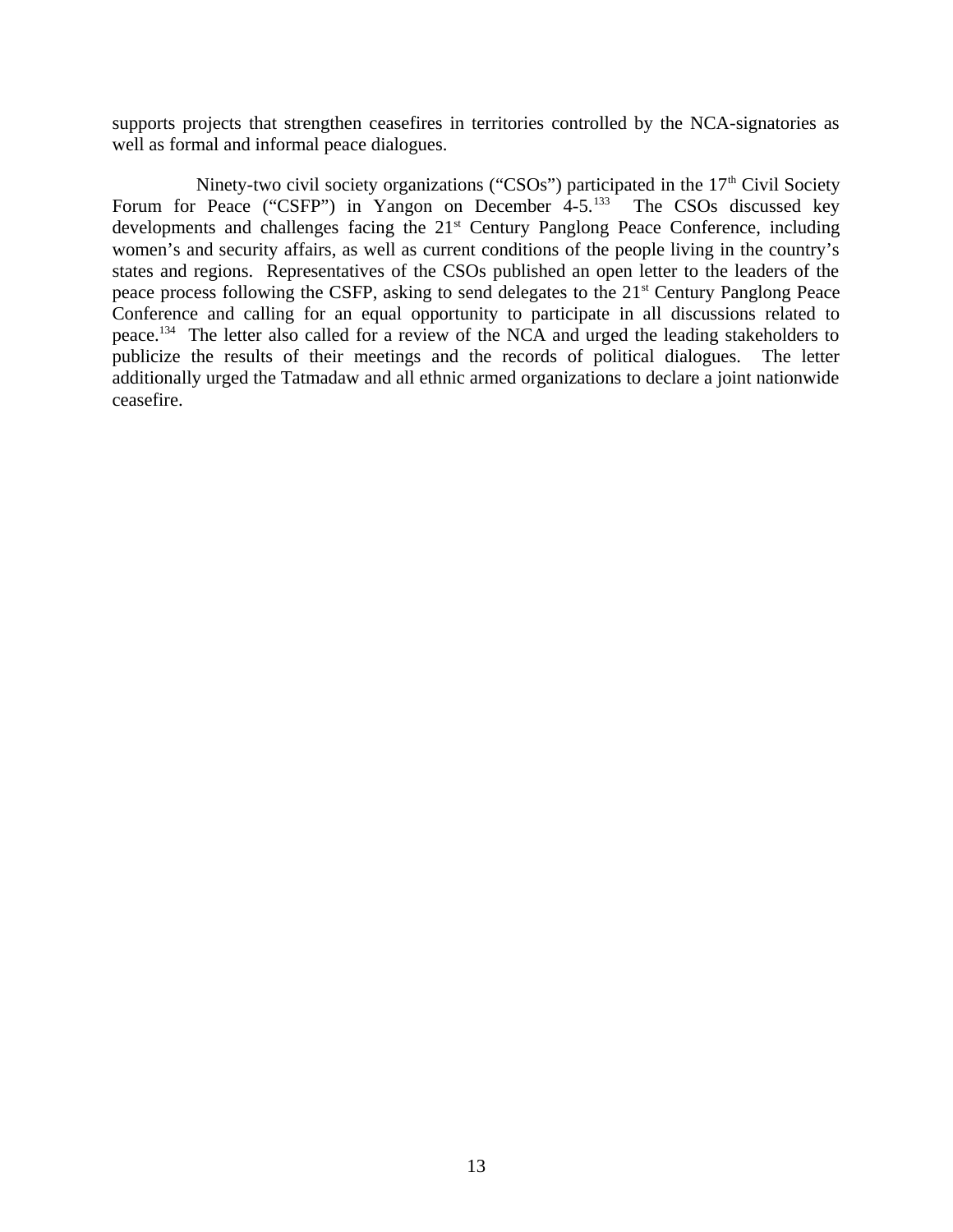- 1 Doctors Without Borders, December 14, 2017: [http://www.doctorswithoutborders.org/article/msf-least-6700-rohingya-killed](http://www.doctorswithoutborders.org/article/msf-least-6700-rohingya-killed-during-attacks-myanmar)[during-attacks-myanmar.](http://www.doctorswithoutborders.org/article/msf-least-6700-rohingya-killed-during-attacks-myanmar) 2 *Id*. 3 *Id*. 4 *Id*. 5 *Id*. 6 *Id*. 7 *Id*. 8 *Id*. 9 Human Rights Watch, December 17, 2017: [https://www.hrw.org/news/2017/12/17/burma-40-rohingya-villages-burned-october.](https://www.hrw.org/news/2017/12/17/burma-40-rohingya-villages-burned-october) 10 *Id*. 11 *Id*. 12 *Id*. 13 Time, January 11, 2018: [http://time.com/5098233/myanmar-military-soldiers-rohingya-mass-grave/.](http://time.com/5098233/myanmar-military-soldiers-rohingya-mass-grave/) 14 *Id*. 15 *Id*. 16 New York Times, December 31, 2017: [https://www.nytimes.com/2017/12/31/world/asia/rohingya-children-myanmar.html.](https://www.nytimes.com/2017/12/31/world/asia/rohingya-children-myanmar.html) 17 *Id*. 18 *Id*. 19 *Id*. 20 *Id*. 21 *Id*. 22 *Id*. 23 CNN, January 17, 2018: [https://www.cnn.com/2018/01/17/asia/bangladesh-myanmar-rohingya-repatriation-plan-intl/index.html.](https://www.cnn.com/2018/01/17/asia/bangladesh-myanmar-rohingya-repatriation-plan-intl/index.html) 24 *Id*. 25 *Id*. 26 *Id*. 27 *Id*. 28 The Guardian, January 22, 2018: [https://www.theguardian.com/world/2018/jan/22/rohingya-muslims-repatriation-back-to](https://www.theguardian.com/world/2018/jan/22/rohingya-muslims-repatriation-back-to-myanmar-postponed)[myanmar-postponed.](https://www.theguardian.com/world/2018/jan/22/rohingya-muslims-repatriation-back-to-myanmar-postponed) 29 *Id*. 30 *Id*. 31 Voa News, December 6, 2017: [https://www.voanews.com/a/us-house-rohingya-resolution/4152898.html.](https://www.voanews.com/a/us-house-rohingya-resolution/4152898.html) 32 *Id*. 33 *Id*. 34 *Id*. 35 *Id*. 36 Reuters, December 27, 2017, [https://www.reuters.com/article/us-myanmar-rohingya-general/myanmar-says-u-s-sanctions-against](https://www.reuters.com/article/us-myanmar-rohingya-general/myanmar-says-u-s-sanctions-against-general-based-on-unreliable-accusations-idUSKBN1EL11X)[general-based-on-unreliable-accusations-idUSKBN1EL11X](https://www.reuters.com/article/us-myanmar-rohingya-general/myanmar-says-u-s-sanctions-against-general-based-on-unreliable-accusations-idUSKBN1EL11X) 37 BBC, December 21, 2017,<http://www.bbc.co.uk/news/world-asia-42447510> 38 Reuters, December 27, 2017, [https://www.reuters.com/article/us-myanmar-rohingya-general/myanmar-says-u-s-sanctions-against](https://www.reuters.com/article/us-myanmar-rohingya-general/myanmar-says-u-s-sanctions-against-general-based-on-unreliable-accusations-idUSKBN1EL11X)[general-based-on-unreliable-accusations-idUSKBN1EL11X](https://www.reuters.com/article/us-myanmar-rohingya-general/myanmar-says-u-s-sanctions-against-general-based-on-unreliable-accusations-idUSKBN1EL11X) 39 Yeni Safak, January 12, 2018, [https://www.yenisafak.com/en/world/eu-urges-myanmar-to-allow-un-probe-into-rohingya-abuses-](https://www.yenisafak.com/en/world/eu-urges-myanmar-to-allow-un-probe-into-rohingya-abuses-2972413)[2972413](https://www.yenisafak.com/en/world/eu-urges-myanmar-to-allow-un-probe-into-rohingya-abuses-2972413) 40 DVB, January 17, 2018,<http://www.dvb.no/news/un-rights-envoy-approaches-burma-flanks-barred-country/79271> 41 BBC, December 21, 2017,<http://www.bbc.co.uk/news/world-asia-42447510> 42 The Guardian, January 27, 2018, [https://www.theguardian.com/world/2018/jan/27/aung-san-suu-kyi-lives-in-bubble-says-us](https://www.theguardian.com/world/2018/jan/27/aung-san-suu-kyi-lives-in-bubble-says-us-diplomat-in-row-with-myanmar?CMP=share_btn_link)[diplomat-in-row-with-myanmar?CMP=share\\_btn\\_link](https://www.theguardian.com/world/2018/jan/27/aung-san-suu-kyi-lives-in-bubble-says-us-diplomat-in-row-with-myanmar?CMP=share_btn_link) 43 Dhaka Tribune, January 24, 2018, [https://www.dhakatribune.com/world/south-asia/2018/01/24/arms-embargo-myanmar-army](https://www.dhakatribune.com/world/south-asia/2018/01/24/arms-embargo-myanmar-army-rohingya/)[rohingya/](https://www.dhakatribune.com/world/south-asia/2018/01/24/arms-embargo-myanmar-army-rohingya/) 44 Frontier Myanmar, January 22, 2018,<https://frontiermyanmar.net/en/legal-reforms-to-support-myanmars-anti-corruption-battle> 45 Frontier Myanmar, January 22, 2018,<https://frontiermyanmar.net/en/legal-reforms-to-support-myanmars-anti-corruption-battle> 46 Mizzima, December 28, 2018, [http://www.mizzima.com/news-domestic/myanmar%E2%80%99s-anti-corruption-commission](http://www.mizzima.com/news-domestic/myanmar%E2%80%99s-anti-corruption-commission-receives-4516-complaint-letters)[receives-4516-complaint-letters](http://www.mizzima.com/news-domestic/myanmar%E2%80%99s-anti-corruption-commission-receives-4516-complaint-letters)
- 47 Xinhua Net, January 23, 2018, [http://www.xinhuanet.com/english/2018-01/23/c\\_136917465.htm](http://www.xinhuanet.com/english/2018-01/23/c_136917465.htm)
- 48 Xinhua Net, December 28, 2017, [http://www.xinhuanet.com/english/2017-12/28/c\\_136856968.htm](http://www.xinhuanet.com/english/2017-12/28/c_136856968.htm)
- 49 The Irrawaddy, January 15, 2018: [https://www.irrawaddy.com/news/burma/5-karenni-men-sentenced-peaceful-assembly](https://www.irrawaddy.com/news/burma/5-karenni-men-sentenced-peaceful-assembly-law.html)[law.html.](https://www.irrawaddy.com/news/burma/5-karenni-men-sentenced-peaceful-assembly-law.html)
- 50 *Id.*

51 *Id.*

- 52 *Id.*
- 53 BBC News, January 17, 2018: [http://www.bbc.co.uk/news/world-asia-42714024.](http://www.bbc.co.uk/news/world-asia-42714024)
- 54 *Id.*
- 55 *Id.*
- 56 Myanmar Times, January 30, 2018: [https://www.mmtimes.com/news/parliament-starts-probe-mrauk-u-protest.html.](https://www.mmtimes.com/news/parliament-starts-probe-mrauk-u-protest.html) 57 *Id.*
- 58 Radio Free Asia, January 22, 2018: [https://www.rfa.org/english/news/myanmar/protesters-01222018152056.html.](https://www.rfa.org/english/news/myanmar/protesters-01222018152056.html)
- 59 *Id.*
- 60 *Id.*
- 61 Radio Free Asia, January 29, 2018: [https://www.rfa.org/english/news/myanmar/dismissed-01292018145429.html.](https://www.rfa.org/english/news/myanmar/dismissed-01292018145429.html)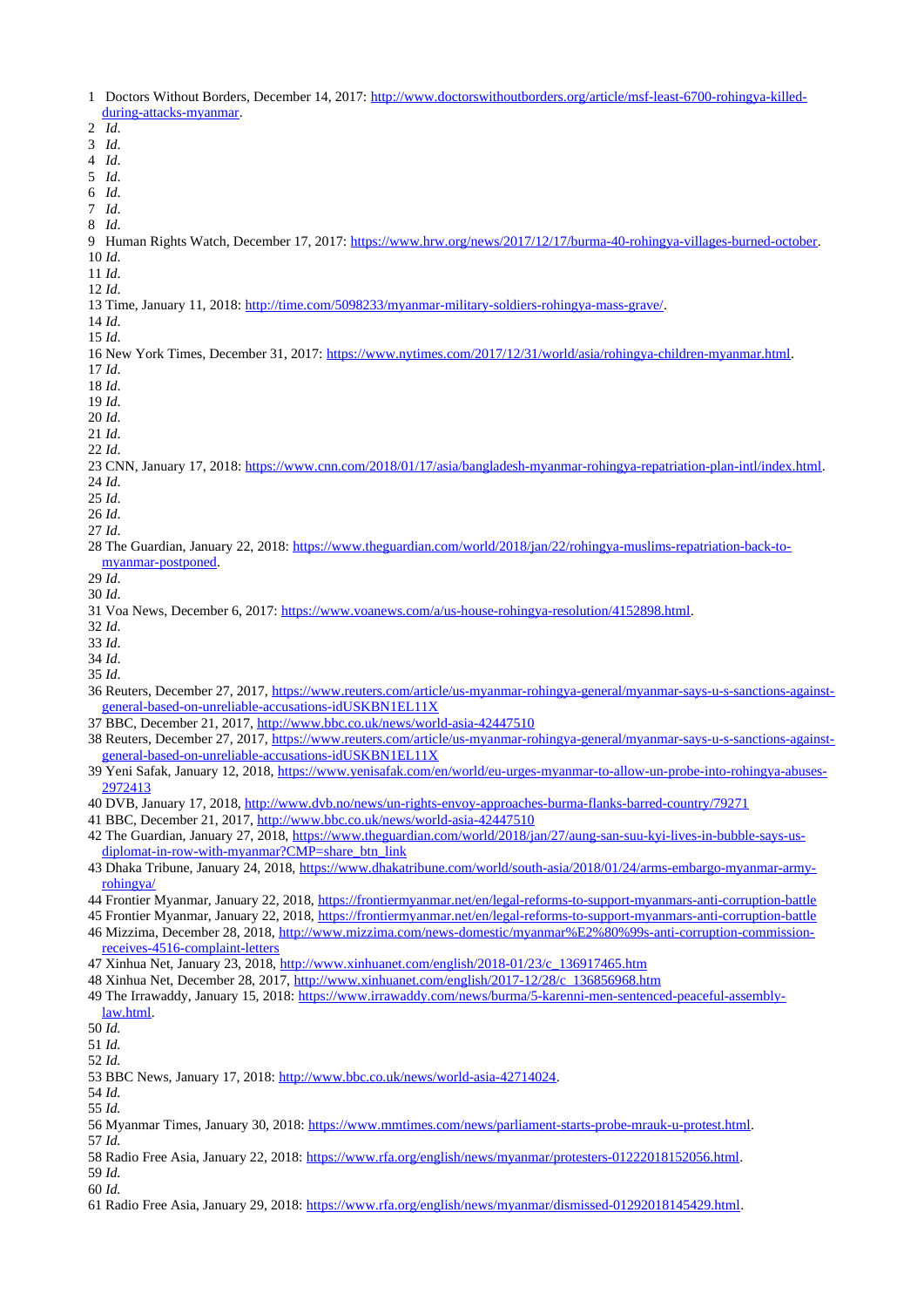62 *Id.*

63 *Id.*.

64 *Id.*

65 *Id.*

- 66 Reuters, December 18, 2017: [https://uk.reuters.com/article/uk-myanmar-journalists-eu/eu-urges-myanmar-to-free-reuters](https://uk.reuters.com/article/uk-myanmar-journalists-eu/eu-urges-myanmar-to-free-reuters-journalists-as-soon-as-possible-idUKKBN1EC2ON)[journalists-as-soon-as-possible-idUKKBN1EC2ON.](https://uk.reuters.com/article/uk-myanmar-journalists-eu/eu-urges-myanmar-to-free-reuters-journalists-as-soon-as-possible-idUKKBN1EC2ON)
- 67 Reuters, January 9, 2018: [https://www.reuters.com/article/us-myanmar-journalists-explainer/facts-on-the-arrest-of-reuters](https://www.reuters.com/article/us-myanmar-journalists-explainer/facts-on-the-arrest-of-reuters-reporters-wa-lone-and-kyaw-soe-oo-idUSKBN1EY2S4)[reporters-wa-lone-and-kyaw-soe-oo-idUSKBN1EY2S4.](https://www.reuters.com/article/us-myanmar-journalists-explainer/facts-on-the-arrest-of-reuters-reporters-wa-lone-and-kyaw-soe-oo-idUSKBN1EY2S4)
- 68 Al-Jazeera, January 10, 2018: [http://www.aljazeera.com/news/2018/01/myanmar-draconian-law-reuters-reporters-](http://www.aljazeera.com/news/2018/01/myanmar-draconian-law-reuters-reporters-180110184849645.html)[180110184849645.html.](http://www.aljazeera.com/news/2018/01/myanmar-draconian-law-reuters-reporters-180110184849645.html)
- 69 Reuters, December 18, 2017: [https://uk.reuters.com/article/uk-myanmar-journalists-eu/eu-urges-myanmar-to-free-reuters](https://uk.reuters.com/article/uk-myanmar-journalists-eu/eu-urges-myanmar-to-free-reuters-journalists-as-soon-as-possible-idUKKBN1EC2ON)[journalists-as-soon-as-possible-idUKKBN1EC2ON.](https://uk.reuters.com/article/uk-myanmar-journalists-eu/eu-urges-myanmar-to-free-reuters-journalists-as-soon-as-possible-idUKKBN1EC2ON)
- 70 Reuters, January 9, 2018: [https://www.reuters.com/article/us-myanmar-journalists-explainer/facts-on-the-arrest-of-reuters](https://www.reuters.com/article/us-myanmar-journalists-explainer/facts-on-the-arrest-of-reuters-reporters-wa-lone-and-kyaw-soe-oo-idUSKBN1EY2S4)[reporters-wa-lone-and-kyaw-soe-oo-idUSKBN1EY2S4.](https://www.reuters.com/article/us-myanmar-journalists-explainer/facts-on-the-arrest-of-reuters-reporters-wa-lone-and-kyaw-soe-oo-idUSKBN1EY2S4)

71 *Id.*

- 72 Reuters, December 18, 2017: [https://uk.reuters.com/article/uk-myanmar-journalists-eu/eu-urges-myanmar-to-free-reuters](https://uk.reuters.com/article/uk-myanmar-journalists-eu/eu-urges-myanmar-to-free-reuters-journalists-as-soon-as-possible-idUKKBN1EC2ON)[journalists-as-soon-as-possible-idUKKBN1EC2ON.](https://uk.reuters.com/article/uk-myanmar-journalists-eu/eu-urges-myanmar-to-free-reuters-journalists-as-soon-as-possible-idUKKBN1EC2ON)
- 73 Reuters, January 9, 2018: [https://www.reuters.com/article/us-myanmar-journalists-explainer/facts-on-the-arrest-of-reuters](https://www.reuters.com/article/us-myanmar-journalists-explainer/facts-on-the-arrest-of-reuters-reporters-wa-lone-and-kyaw-soe-oo-idUSKBN1EY2S4)[reporters-wa-lone-and-kyaw-soe-oo-idUSKBN1EY2S4.](https://www.reuters.com/article/us-myanmar-journalists-explainer/facts-on-the-arrest-of-reuters-reporters-wa-lone-and-kyaw-soe-oo-idUSKBN1EY2S4)

74 *Id.*

75 *Id.*

- 76 Reuters, December 18, 2017: [https://uk.reuters.com/article/uk-myanmar-journalists-eu/eu-urges-myanmar-to-free-reuters](https://uk.reuters.com/article/uk-myanmar-journalists-eu/eu-urges-myanmar-to-free-reuters-journalists-as-soon-as-possible-idUKKBN1EC2ON)[journalists-as-soon-as-possible-idUKKBN1EC2ON.](https://uk.reuters.com/article/uk-myanmar-journalists-eu/eu-urges-myanmar-to-free-reuters-journalists-as-soon-as-possible-idUKKBN1EC2ON)
- 77 Reuters, January 9, 2018: [https://www.reuters.com/article/us-myanmar-journalists-explainer/facts-on-the-arrest-of-reuters](https://www.reuters.com/article/us-myanmar-journalists-explainer/facts-on-the-arrest-of-reuters-reporters-wa-lone-and-kyaw-soe-oo-idUSKBN1EY2S4)[reporters-wa-lone-and-kyaw-soe-oo-idUSKBN1EY2S4.](https://www.reuters.com/article/us-myanmar-journalists-explainer/facts-on-the-arrest-of-reuters-reporters-wa-lone-and-kyaw-soe-oo-idUSKBN1EY2S4)
- 78 Al-Jazeera, January 10, 2018: [http://www.aljazeera.com/news/2018/01/myanmar-draconian-law-reuters-reporters-](http://www.aljazeera.com/news/2018/01/myanmar-draconian-law-reuters-reporters-180110184849645.html)[180110184849645.html.](http://www.aljazeera.com/news/2018/01/myanmar-draconian-law-reuters-reporters-180110184849645.html)

79 *Id.*

- 80 The Irrawaddy, December 29, 2018: [https://www.irrawaddy.com/news/burma/myanmar-drops-charges-frees-trt-journalists.html.](https://www.irrawaddy.com/news/burma/myanmar-drops-charges-frees-trt-journalists.html) 81 *Id*.
- 82 Committee to Protect Journalists, November 10, 2017: [https://cpj.org/2017/11/journalists-jailed-for-two-months-in-myanmar](https://cpj.org/2017/11/journalists-jailed-for-two-months-in-myanmar-over-.php)[over-.php.](https://cpj.org/2017/11/journalists-jailed-for-two-months-in-myanmar-over-.php)

83 *Id*.

- 84 The Irrawaddy, December 29, 2017: [https://www.irrawaddy.com/news/burma/myanmar-drops-charges-frees-trt-journalists.html.](https://www.irrawaddy.com/news/burma/myanmar-drops-charges-frees-trt-journalists.html) 85 *Id.*
- 86 Myanmar Times, December 12, 2017:<https://www.mmtimes.com/news/only-10pc-land-seizure-complaints-settled.html> 87 *Id.*

88 *Id.*

89 Myanmar Times, December 19, 2017:<https://www.mmtimes.com/news/tenants-threaten-protest-over-land-dispute-tatmadaw.html> 90 *Id.*

91 *Id.*

92 *Id.*

- 93 *Id.*
- 94 Myanmar Times, December 8, 2017:<https://www.mmtimes.com/news/still-no-decision-hotels-bagan-zone.html>

95 *Id.* 96 *Id.*

97 The Irrawaddy, December 14, 2017:<https://www.irrawaddy.com/news/burma/govt-eases-restrictions-bagan-locals.html>

98 *Id.*

- 99 *Id.* 100 *Id.*
- 101 ASEAN Briefing, December 11, 2017: [https://www.aseanbriefing.com/news/2017/12/11/myanmars-new-companies-law.html.](https://www.aseanbriefing.com/news/2017/12/11/myanmars-new-companies-law.html) 102 *Id.*
- 103 *Id.*
- 104 *Id.* 105 *Id.*
- 106 *Id.*
- 107 *Id.*
- 108 *Id.*
- 109 The Nation, January 29, 2018, [http://www.nationmultimedia.com/detail/Economy/30337346.](http://www.nationmultimedia.com/detail/Economy/30337346)
- 110 *Id.*
- 111 Myanmar Times, January 26, 2018, [https://www.mmtimes.com/news/government-seeks-public-private-partnership-major](https://www.mmtimes.com/news/government-seeks-public-private-partnership-major-highway.html)[highway.html.](https://www.mmtimes.com/news/government-seeks-public-private-partnership-major-highway.html)

112 *Id.*

- 114 *Id*.
- 115 *Id*.
- 116 *Id*. 117 *Id*.

119 Mizzima, January 23, 2018: [http://www.mizzima.com/news-domestic/union-peace-conference-postponed-until-february.](http://www.mizzima.com/news-domestic/union-peace-conference-postponed-until-february)

<sup>113</sup> BurmaLink, January 29, 2018: [https://www.burmalink.org/northern-burma-clash-account-december-2017/.](https://www.burmalink.org/northern-burma-clash-account-december-2017/)

<sup>118</sup> Mizzima, January 9, 2018: [http://www.mizzima.com/news-domestic/central-committee-organising-next-upc-holds-meeting.](http://www.mizzima.com/news-domestic/central-committee-organising-next-upc-holds-meeting)